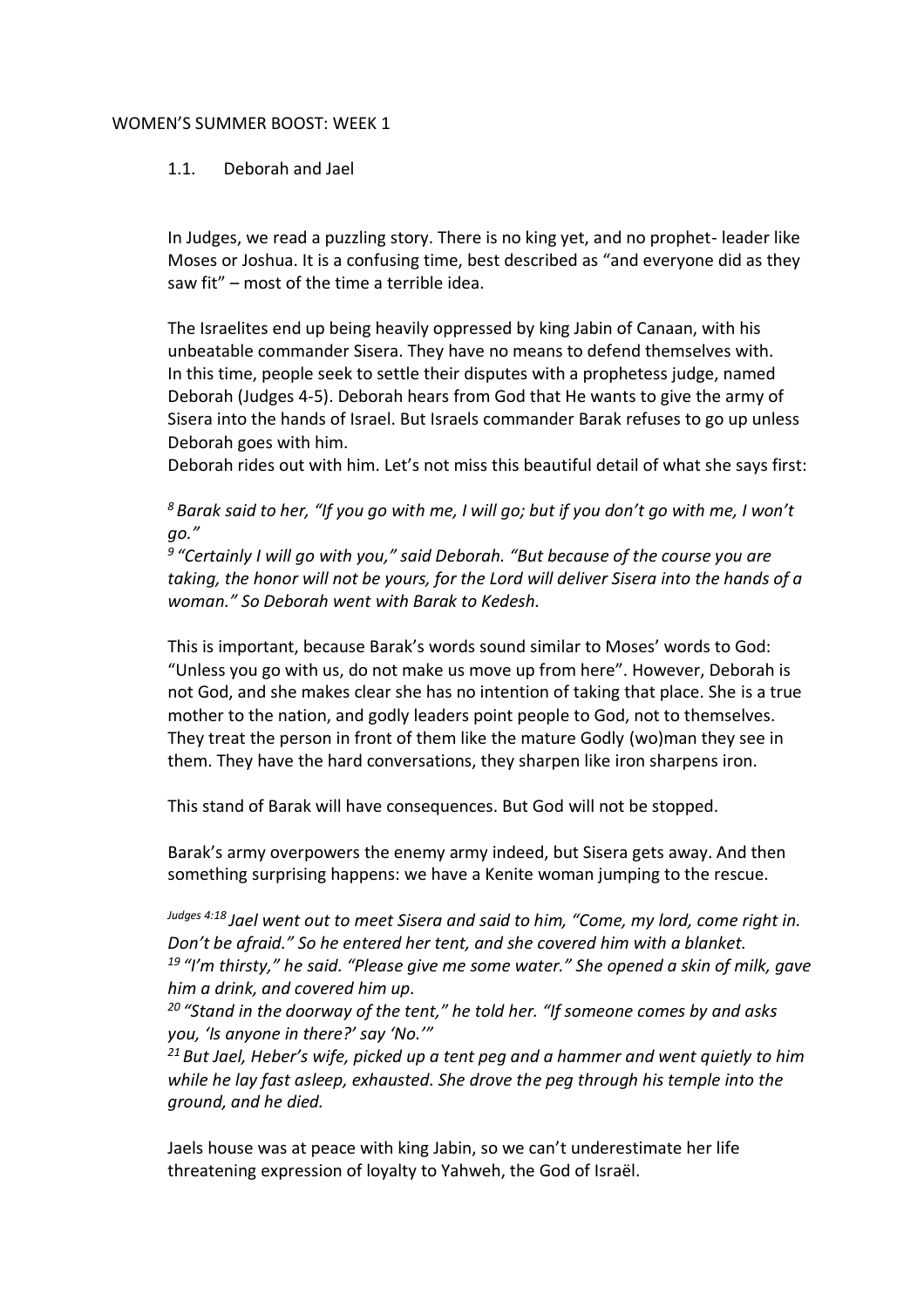Now if we read a bit further, it becomes clear what God thinks about this:

*Judges 5:24 "Most blessed of women be Jael, the wife of Heber the Kenite, most blessed of tent-dwelling women. <sup>25</sup>He asked for water, and she gave him milk; in a bowl fit for nobles she brought him curdled milk. <sup>26</sup>Her hand reached for the tent peg, her right hand for the workman's hammer. She struck Sisera, she crushed his head, she shattered and pierced his temple. <sup>27</sup>At her feet he sank, he fell; there he lay. At her feet he sank, he fell; where he sank, there he fell—dead.*

Deborah also sings of herself. She does not take away the glory of God. No, she just gives us an extended evaluation of who did what was right, and who failed to do so. The tribes are evaluated based on who showed up to help. Princes taking the lead and people volunteering for service are a reason to praise God. In contrast, right before the song praises Jael, it curses Meroz:

judges 5:23 '*Curse Meroz,' said the angel of the Lord. 'Curse its people bitterly, because they did not come to help the Lord, to help the Lord against the mighty.'*

Yet of herself, Deborah sings in this prophetic song that people in Israel would not fight until she arose. That she was a mother in Israel. The people of Issachar who were with her, were praised for that. And again, not disconnected to the reader in those days, the chapter closes with a blessing of approval: after this terrible oppression was ended by this courageous obedience and leadership, we read:

*Judges 5:31 "So may all your enemies perish, Lord! But may all who love you be like the sun when it rises in its strength." Then the land had peace forty years.*

I have often heard it say that Deborah was only called to lead because Barak refused. We have to let the Word teach us, not cultures or man made doctrines. Any teaching of man that does not align with the Word of God, no matter how trusted we are with it, has to leave and make room for the Truth. Deborah was a prophetess and judge leading long before God spoke about defeating Sisera. God could have spoken to a man of the many princes mentioned. Barak knew of her walk with God, her wisdom